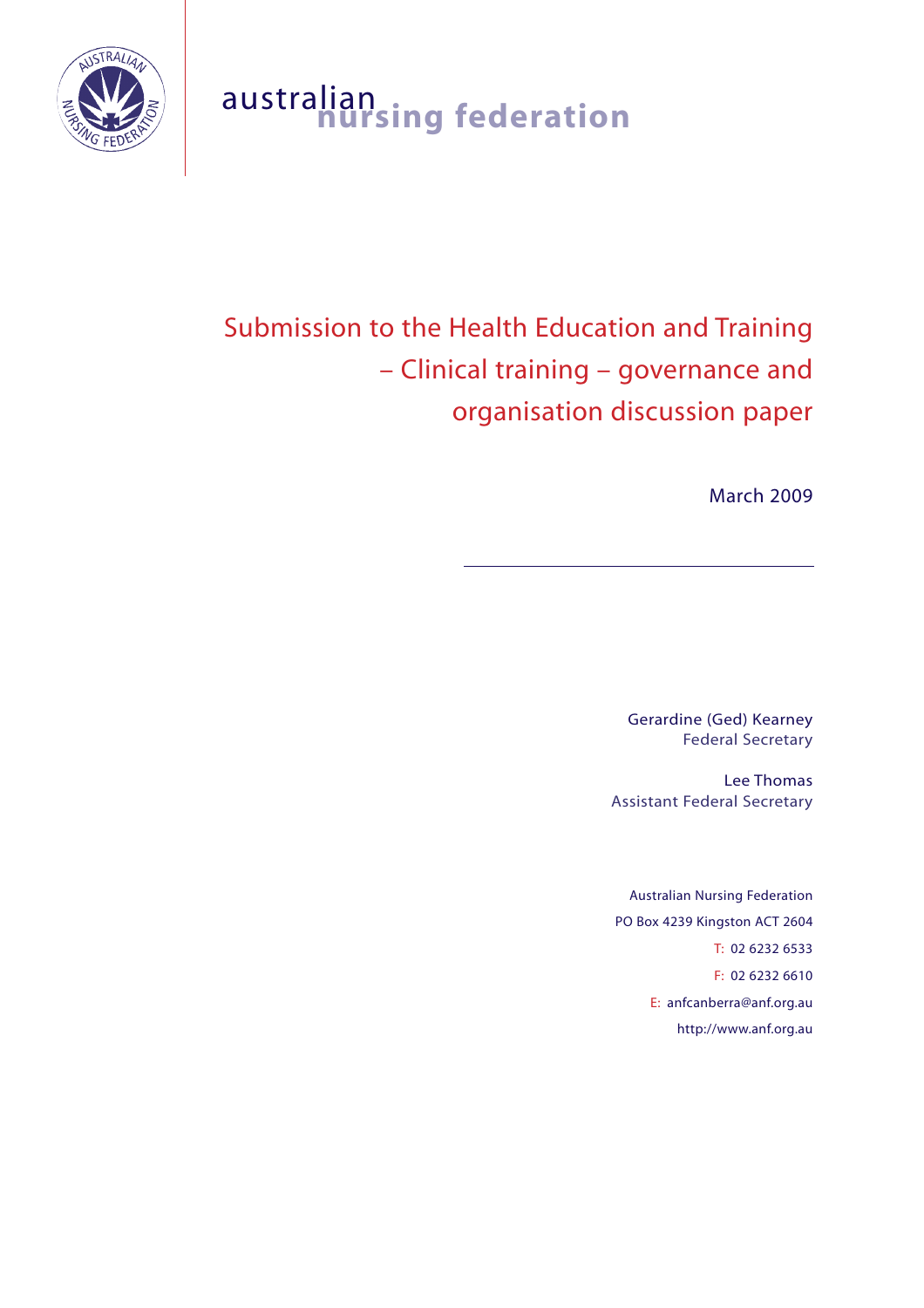#### 1. Introduction

Established in 1924, the Australian Nursing Federation (ANF) is the largest professional and industrial nursing and midwifery organisation in Australia. With Branches in each State and Territory, the ANF has a membership of over 170,000 nurses and midwives employed in a wide range of enterprises in urban, rural and remote locations in both the public and private sectors.

Industrial and professional representation of our members and the professions of nursing and midwifery is the core business of the ANF.

The ANF participates in the development of policy in nursing and midwifery, nursing and midwifery regulation, health, community services, veterans' affairs, education, training, research, occupational health and safety, industrial relations, immigration, foreign affairs and law reform.

The ANF is pleased to make submission to the study on *Health Education and Training: Clinical training – governance and organisation*. We have reviewed the discussion paper developed by the National Health Workforce Taskforce (NHWT), with its purpose to investigate future directions for governance and organisation of clinical education for health professionals in Australia.

The ANF response provides comment on some of the issues relevant to the organisation and governance of clinical education including the preferred governance model, from those presented in the discussion paper, which would be of most value to the nursing and midwifery professions.

#### 2. Issues

Clinical education is a critical component of undergraduate education for students of nursing and midwifery programs. Theoretical concepts from the sciences and from nursing theorist perspectives need to be supplemented in the learning experience with practical application, for reinforcement of information studied. The ANF is therefore pleased to see the emphasis being placed by the NHWT on issues pertaining to clinical education including governance and organisation of aspects such as placements of students, in its global health workforce strategies.

#### 2.1 National Health Workforce Agency

The ANF notes the intention for the new national health workforce agency proposed by the Council of Australian Governments in November 20081, to be established by July 2009. As stated in our submission to the NHWT regarding the *Clinical placements across Australia: capturing data and understanding demand and capacity* discussion paper (February 2009), the ANF supports the creation of this body which is intended to take a central role in strategic planning for the health workforce. The suggested commitment for the agency's role to include support for the clinical training of health professional undergraduates in health is welcomed.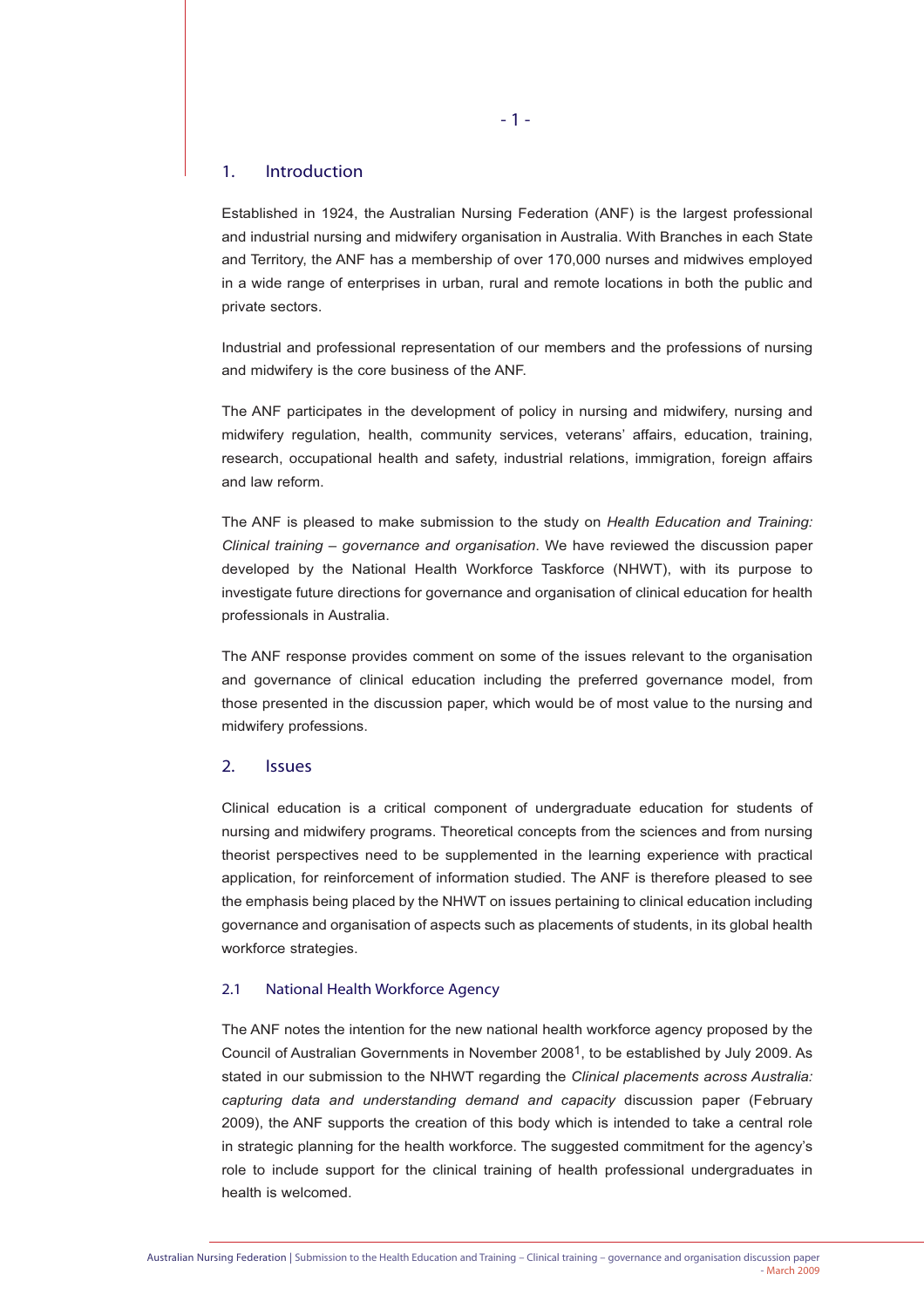#### 2.2 Organisation of clinical experience

The Australian Nursing and Midwifery Council (ANMC), in developing national Standards and Criteria for the Accreditation of Nursing and Midwifery Courses Leading to Registration, Enrolment, Endorsement and Authorisation in Australia, has highlighted the importance of integration of theory and clinical/professional experience.2 Professional experience is defined as "Any nursing learning experience, including in simulated environments or on professional experience placements, that assists students to put theoretical knowledge into practise."3 It should be noted that simulated experience has not been included by the ANMC in its definition of 'professional experience placement' (clinical placement), which is described as:

*the component of nursing education that allows students to put theoretical knowledge into practice within the consumer care environment. It includes, but is not limited to, the hospital setting, and may include general practice, remote and rural health clinics, and community care environments.4*

The ANMC document stresses the critical need for formal relationships to be developed between education providers and health services to enhance clinical/professional placement experiences, and outlines elements of this relationship:

*Collaboration and consultation among key stakeholders are important to informed curriculum design, good course organisation and productive partnerships for sound placements for students to gain professional experience. Research indicates that good partnerships between the education provider and health service providers in organising placements for students to gain professional experience contribute significantly to a positive experience for the student and positive learning outcomes. A partnership can be considered 'good' where communication and information sharing systems between the two sectors are established, where there is a shared vision of professional experience, where respect is demonstrated across the sectors, and where approaches to care incorporate the community – utilising the consumer's knowledge of their chronic conditions, for instance, to educate students.5*

Further, that the relationship include "articulation of a joint commitment to and a shared philosophy of education, roles and responsibilities, and equal and reciprocal involvement in the partnership." $6$  In terms of local level governance models, Judith Clare<sup>7</sup> and her fellow researchers suggest there be formal documents of agreement between the parties responsible for the clinical/professional experience, and ANMC supports this approach which provides evidence of policies developed for the relationship and commitment to quality outcomes for the students.<sup>8</sup>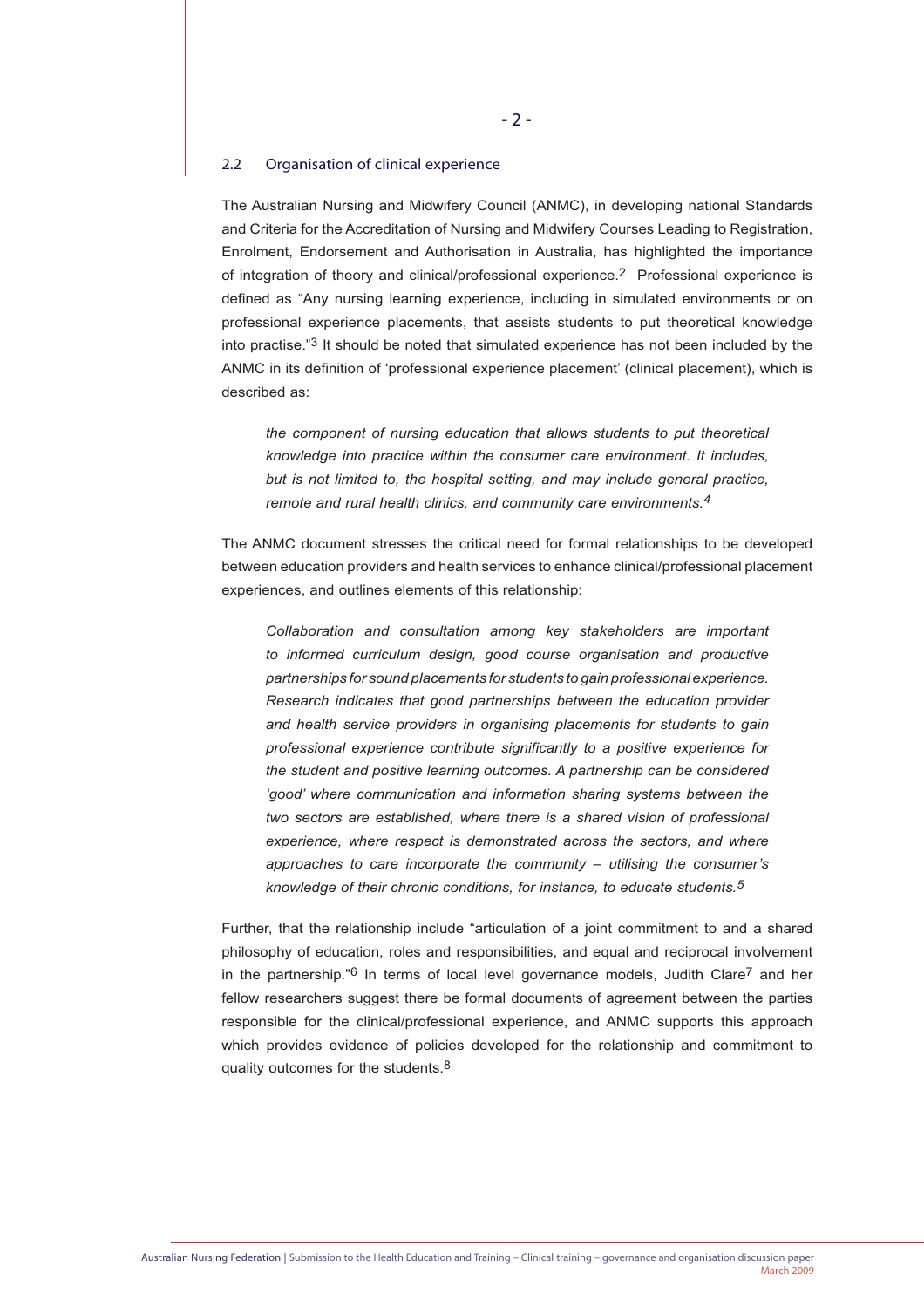The ANF, in its policy statement titled *Nursing education: registered nurse*9 considers that the organisation of clinical placements could be strengthened by "the development of professorial units or similar arrangements which combine academic and practice based education and research". Such arrangements seek to create an environment of innovation in patient care and management through evidence-based nursing practice, an excellent environment of supported learning for undergraduate students of nursing and midwifery. An important feature of many of these research/education centres found across the country is the emphasis on working in multidisciplinary teams and undertaking interdisciplinary research. This approach to enhancing clinical learning can be seen to be of particular benefit for the clinical experience of undergraduate students. Some examples include: the Acute Care Nursing Professorial Unit, the Mental Health Professorial Unit, and the Child and Adolescent Health Professorial Unit, all between the University of Technology Sydney (UTS), and the local area health service in Sydney; Peter MacCallum's nurse-led clinic for prostate and bladder cancer; and the creation of Clinical Chairs of Nursing between many universities and health service providers to strengthen the nexus of clinical practice and clinical research in nursing and midwifery – some of these have generic clinical research titles and some are in specific areas of practice such as: women's health, midwifery, aged care, alcohol and other drugs, tropical health, mental health, and palliative care. The ANF strongly supports the funding, development and proliferation of education/research units between education providers and health services and the role these can play in promoting an evidence-based learning environment for clinical placements of students across geographical areas and as a means of professions being able to take a greater degree of responsibility for clinical education.

#### 2.3 Funding for clinical experience

In our submission to the NHWT regarding the *Clinical placements across Australia: capturing data and understanding demand and capacity* discussion paper (February 2009), the ANF highlighted issues relating to the governance of clinical experience for undergraduate students in terms of funding. The ANF wishes to reiterate concerns about the costs of accommodation and transport necessary to undertake placements quite distant to a student's place of residence, particularly placements in rural or remote locations. The ANF requests that issues of funding inequity between students of different disciplines, and funding for (and availability of) accommodation and travel, be given serious consideration in the deliberations of the NHWT on the governance and organisation of clinical training.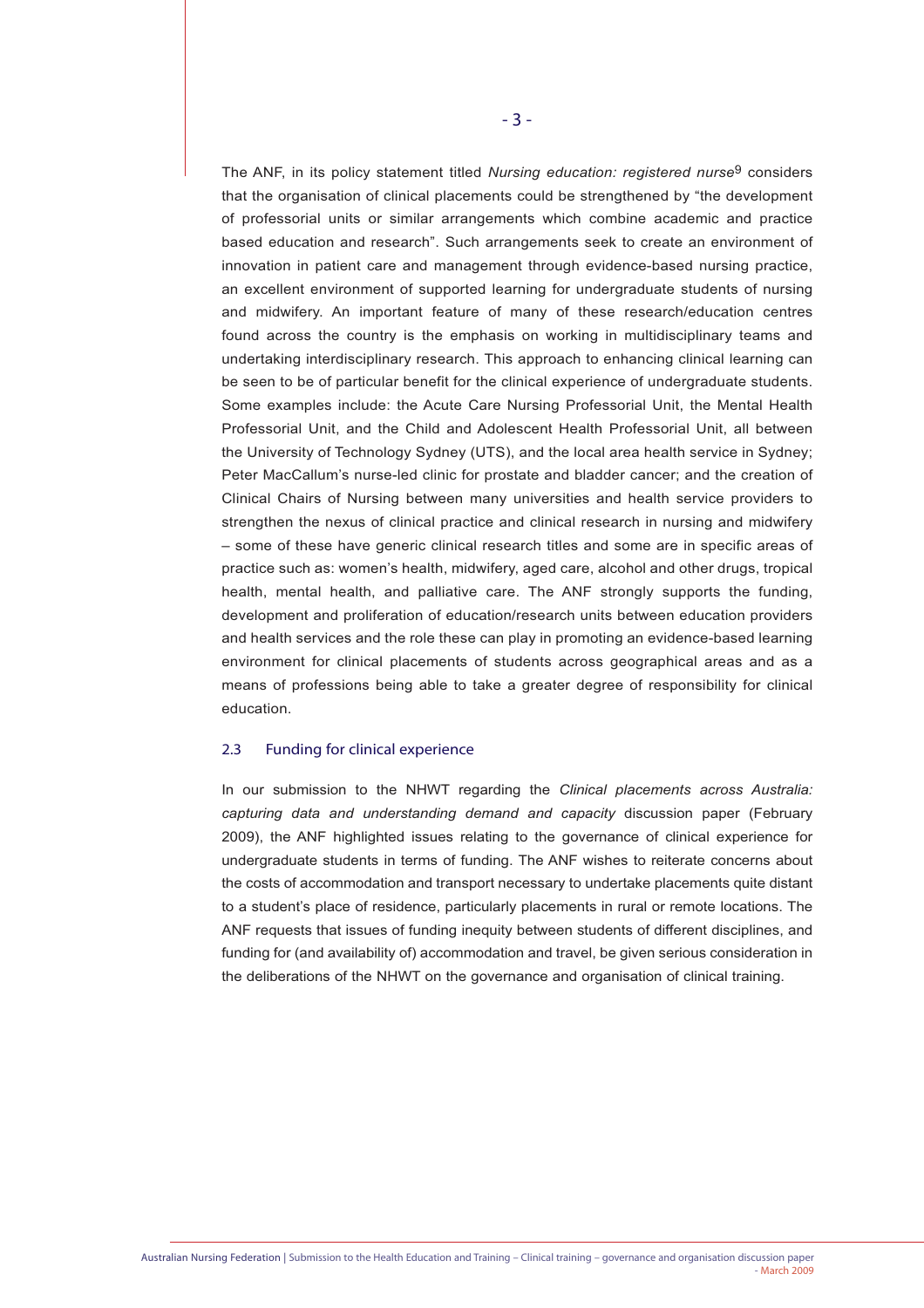#### 2.4 Governance of clinical experience

The ANF considers that a critical feature of the governance of clinical learning for health professionals is to set processes in place to assure quality of that experience. The ANF maintains that governments have a prime responsibility to develop and fund the elements required to achieve quality clinical placements, which for nursing and midwifery students include (but are not limited to):

- Appropriately resourced placements (including supernumerary status for students, availability of clinical supervisors and educators, availability of accommodation)
- Accountability of both education providers and health services and acceptance of responsibility by students, health services and education providers
- Development of clinical schools in health services so that the infrastructure to support quality facilitated clinical learning is available (such as designated tutorial facilities)

The collection of data, as discussed in the previous consultation paper from NHWT will be a valuable tool in the governance of clinical education by providing vital information for workforce planning and policy development by the new National Health Workforce Agency (the Agency). Principles and policies developed at the national level could then be applied at jurisdictional level. The Agency would need to provide education and training on the national data collection system for health service providers, education providers and undergraduate students requiring clinical placement to improve consistency of information gathered.

With reference to the governance models proposed, the ANF supports the 'facilitative model' which, according to the discussion paper, would focus on 'leadership, best practice and innovation'. The aim to address the 'current gap by leading governance policy, innovation and best practice in clinical education' is supported, as is the role of negotiating relationship principles between health services and education providers. This model best fits with the ANF view that the national body provides a national approach to setting standards to be applied across the country with latitude for local level management of clinical placements.

The ANF maintains that a national approach to the development of overarching policy relating to clinical education including placements will have benefits for students of nursing and midwifery education programs, as well as for education providers and health services.

Specifically the ANF supports a centralised method for co-ordinating nursing and midwifery undergraduate clinical placements at a jurisdictional level, where local knowledge and locally created formal agreements for clinical/professional experience placements would be managed according to nationally developed policies. This would mean that in jurisdictions in which extensive work has already been undertaken to set up successfully managed clinical education systems, these processes could be retained (albeit with some modification according to the nationally developed policies). This would achieve both minimal disruption to education providers, health services and students and optimal educational outcomes.

Placing the responsibility for negotiation of clinical placements at the national level could potentially increase the pool of settings for such experience and maximise existing placement areas.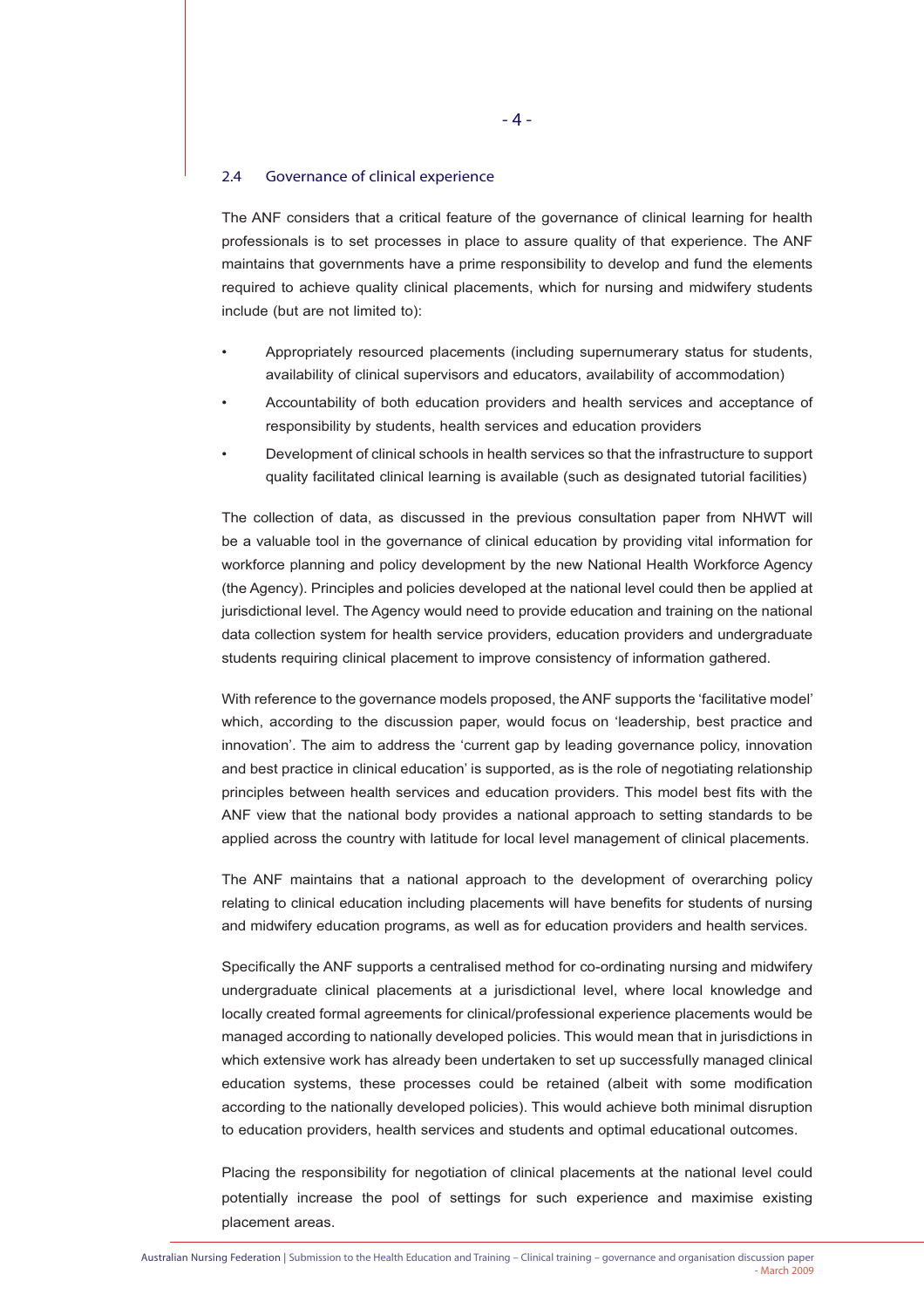### Conclusion

The ANF is pleased to see that the National Health Workforce Taskforce is investigating the issues around clinical education, including placements, across Australia, and has welcomed the opportunity to review the discussion paper relating to clinical training – governance and organisation.

Clinical placements/professional experiences are a vital component of undergraduate nursing and midwifery educational preparation. Positive experiences by students from well organised placements mean that there is a high likelihood that they will be retained in the nursing and midwifery workforce on graduation. Measures to improve the governance and organisation of clinical education can only enhance the clinical experience of undergraduate students of nursing and midwifery programs.

In summary, the ANF is supportive of the development of the proposed 'facilitative model' for the governance and organisation of clinical education at a national level, with the allocation and co-ordination of clinical/professional placements at a central jurisdictional level. This provides for the continuation of existing successful systems and the development of new systems, which accord with nationally consistent standards.